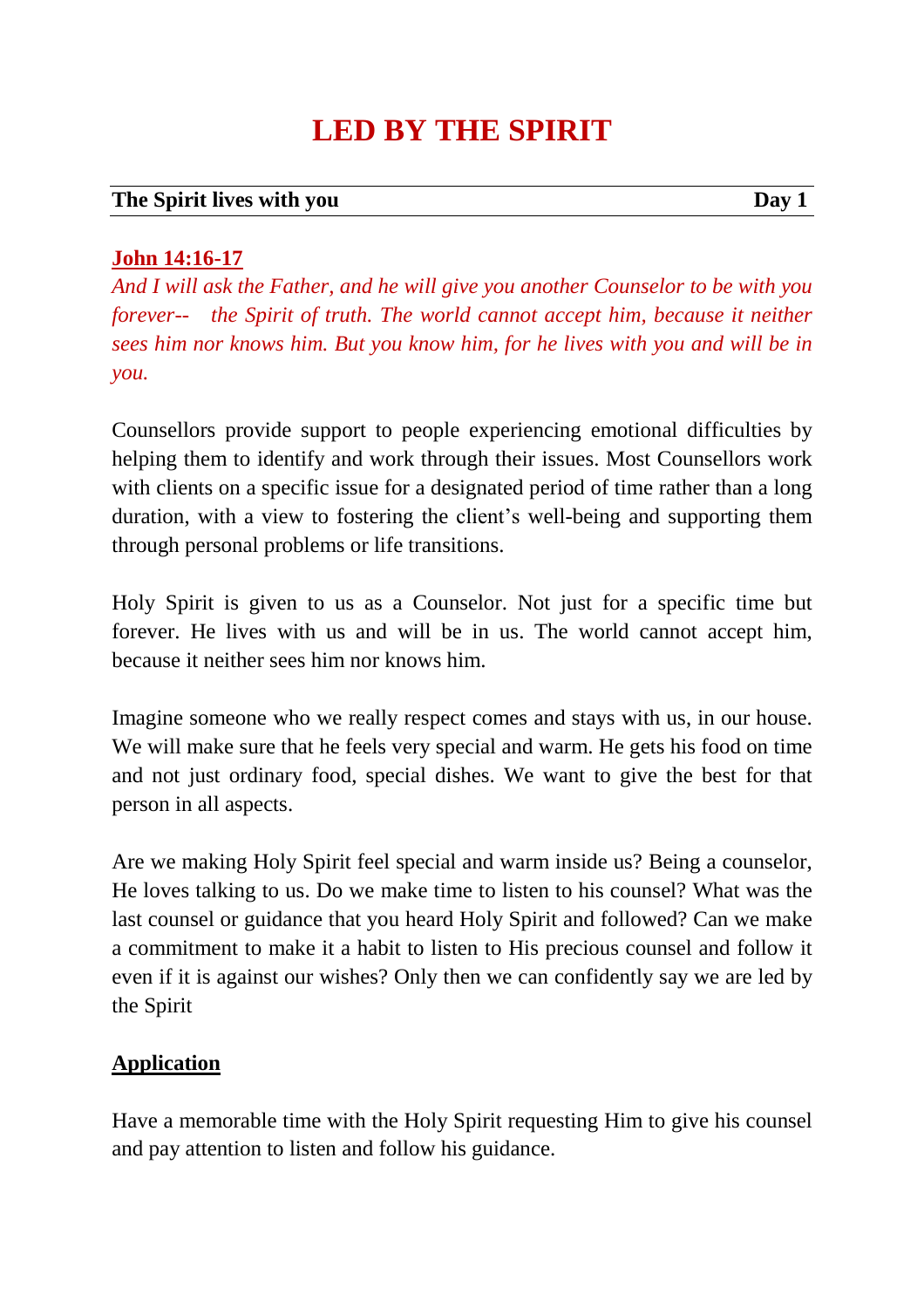## **John 14:26-27**

*But the Counselor, the Holy Spirit, whom the Father will send in my name, will teach you all things and will remind you of everything I have said to you. Peace I leave with you; my peace I give you. I do not give to you as the world gives. Do not let your hearts be troubled and do not be afraid.*

There are times in our life at school or college; we didn't like to attend certain class. May be because we didn't like the subject, or we didn't like the teacher. Or we like something outside more than the class, may be a movie or some sports.

Holy Spirit is the best teacher. No one can teach better than the Holy Spirit. The subject He teaches also is the best subject. May be we are too busy to learn about that subject. May be we don't like the subject. We like something else more than what the Holy Spirit can offer.

This subject can give peace. This will deliver us from all troubles and fears. One day we have to like this subject, why not today?

### **Application**

Have a memorable time listening from the Holy Spirit, from the scriptures. Ask him to teach you to understand and follow the will of God

| The Spirit will testify about Jesus | Day 3 |
|-------------------------------------|-------|
|-------------------------------------|-------|

### **John 15:26-27**

*When the Counselor comes, whom I will send to you from the Father, the Spirit of truth who goes out from the Father, he will testify about me. And you also must testify, for you have been with me from the beginning.*

The definition of testify is to speak seriously about something, especially in a law court, or to give or provide proof. If we are led by the Spirit, then we will testify about Jesus.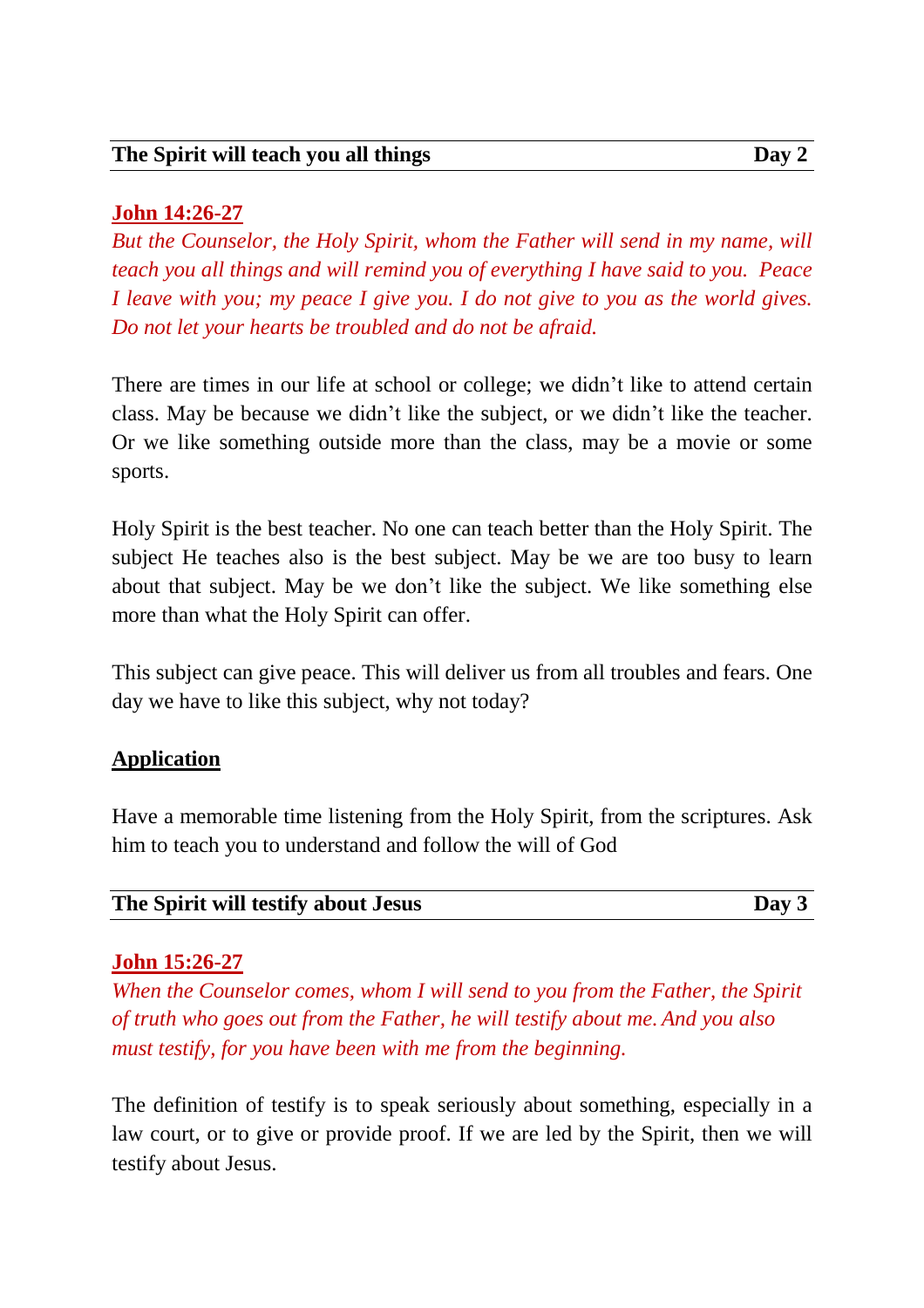Jesus told his disciples that they must testify for they have been with Him from the beginning. So, longer the Holy Spirit is with us, the more serious we need to be to testify about Jesus.

Looking around we can see, more people are testifying about others, system, practices and less and less we can see people testifying about Jesus.

The choice is ours what we need to speak more seriously about, Jesus or other things.

## **Application**

Take time to testify about Jesus to someone today. Make it a habit to testify about him every day starting with at least one person a day and increase it.

| The Spirit will bring glory to Jesus | Day 4 |
|--------------------------------------|-------|
|                                      |       |

## **John 16:13-14**

*But when he, the Spirit of truth, comes, he will guide you into all truth. He will not speak on his own; he will speak only what he hears, and he will tell you what is yet to come. He will bring glory to me by taking from what is mine and making it known to you.*

Time and again we see in this world that people take glory to themselves. They talk high about themselves. Also we can see people in position are more glorified.

If we are led by the Spirit, the Spirit will guide us into all truth. Salvation comes from the LORD. In heaven we can hear this voice, "Hallelujah! Salvation and glory and power belong to our God"

The Spirit will not speak on his own; he will speak only what he hears and he will tell us what is yet to come.

If we are led by the Spirit, the Spirit will take from Jesus and make it known to us. Are we growing in the knowledge of God?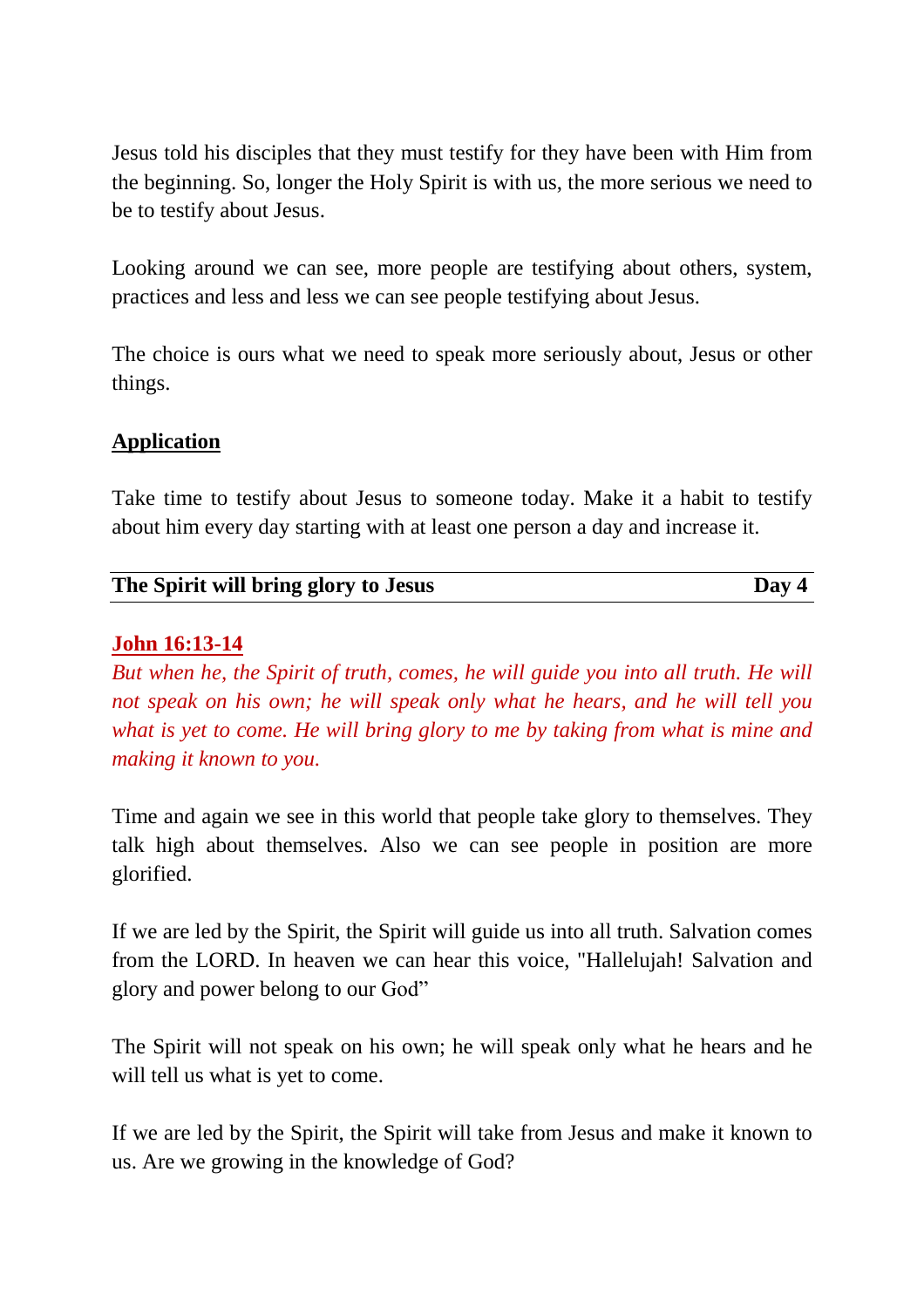What are some ways Holy Spirit made you understand Jesus so that your appreciation of Jesus has grown and helped you to glorify (praise, honor) Him more than before?

| The Spirit enables us to speak boldly | Day $5$ |
|---------------------------------------|---------|
|                                       |         |

#### **Acts 4:31-32**

*After they prayed, the place where they were meeting was shaken. And they were all filled with the Holy Spirit and spoke the word of God boldly. All the believers were one in heart and mind. No one claimed that any of his possessions was his own, but they shared everything they had*.

Going back to the days of Apostles, we can read how they were persecuted whenever they speak about Jesus. But, we cannot see them shying away or fearing those persecutions. This is because they were all filled with the Holy Spirit and that enabled them to speak the word of God boldly.

Given a chance to teach or preach, are we doing it boldly or we wanted some other person to do it. May be we think that only leaders need to do it.

All the believers were one in heart and mind. Wherever they went preached the word boldly.

#### **Application**

Preach boldly in one of your meetings. If you are a regular preacher, give chance to another disciple who can do this.

#### **Do not** lie to the Holy Spirit Day 6

### **Acts 5:1-3**

*Now a man named Ananias, together with his wife Sapphira, also sold a piece of property. With his wife's full knowledge he kept back part of the money for*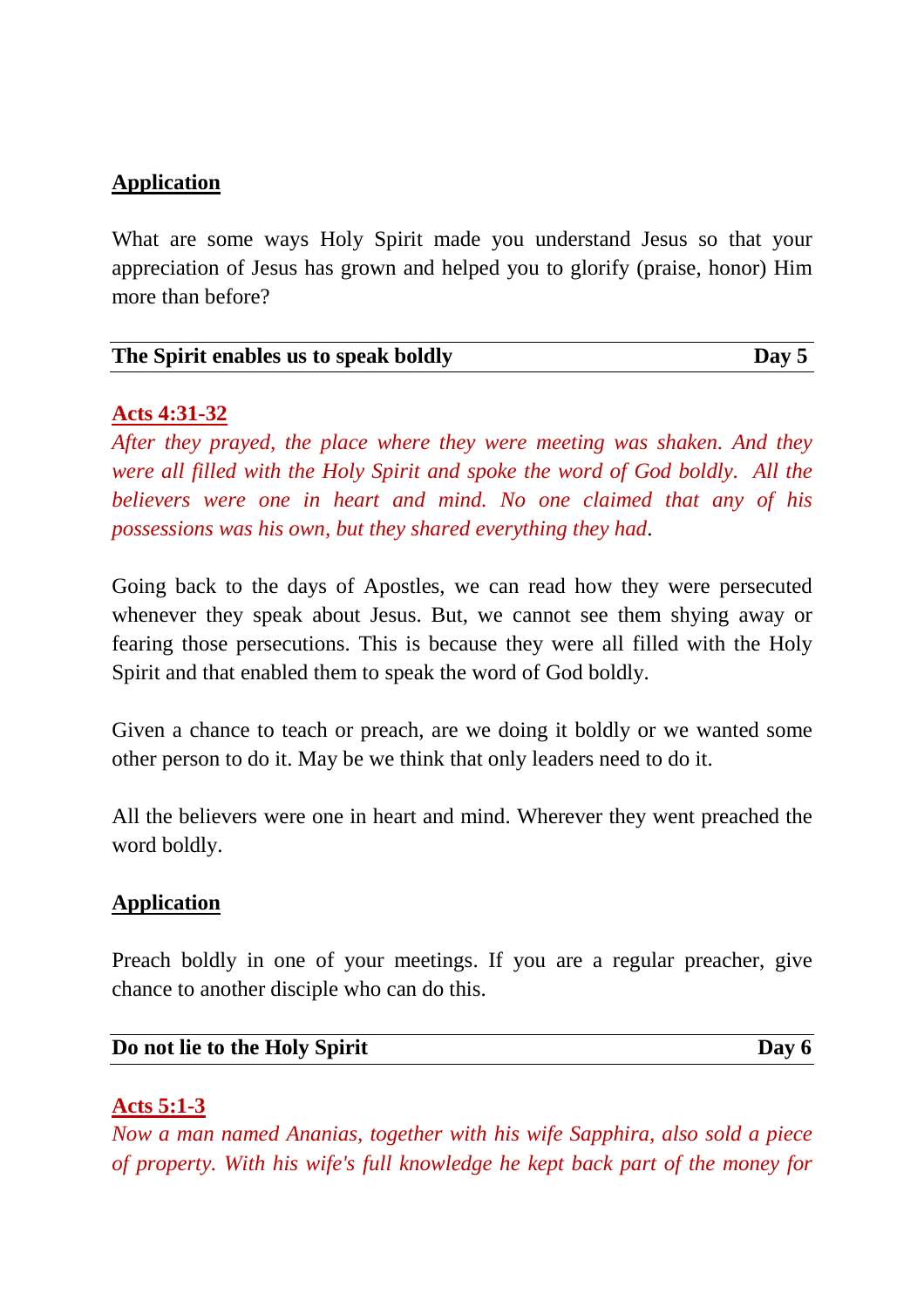*himself, but brought the rest and put it at the apostles' feet. Then Peter said, "Ananias, how is it that Satan has so filled your heart that you have lied to the Holy Spirit and have kept for yourself some of the money you received for the land?*

Sometimes love for something else can blind us to even think that we can hide ourselves from God. Ananias, a man filled with the Holy Spirit, in very short time allowed Satan to fill his heart.

What are we filled with? Love for God or love for other things of the world. Anyone who chooses to be a friend of the world becomes an enemy of God. (James 4:4)

If we are led by the Spirit, we will always speak the truth. If we have lied to someone, we have lied to God.

## **Application**

If you have lied to someone in the past, let us go and confess to that person and ask for forgiveness. From now on Let us speak only the truth.

| Do not agree to test the Holy Spirit |  | Day 7 |
|--------------------------------------|--|-------|
|--------------------------------------|--|-------|

### **Acts 5:7-9**

*About three hours later his wife came in, not knowing what had happened. Peter asked her, "Tell me, is this the price you and Ananias got for the land?" "Yes," she said, "that is the price." Peter said to her, "How could you agree to test the Spirit of the Lord? Look! The feet of the men who buried your husband are at the door, and they will carry you out also."*

Sapphira, wife of Ananias, could have stopped Ananias from this but looks like she also was blinded. She too lied. How quickly we can get influenced when we are emotionally attached to someone?

If God has brought something to our knowledge, it is better we speak up. We need to focus on what is pleasing to God rather than getting entangled with emotions. Then our emotions will lead us to lie and test the Holy Spirit.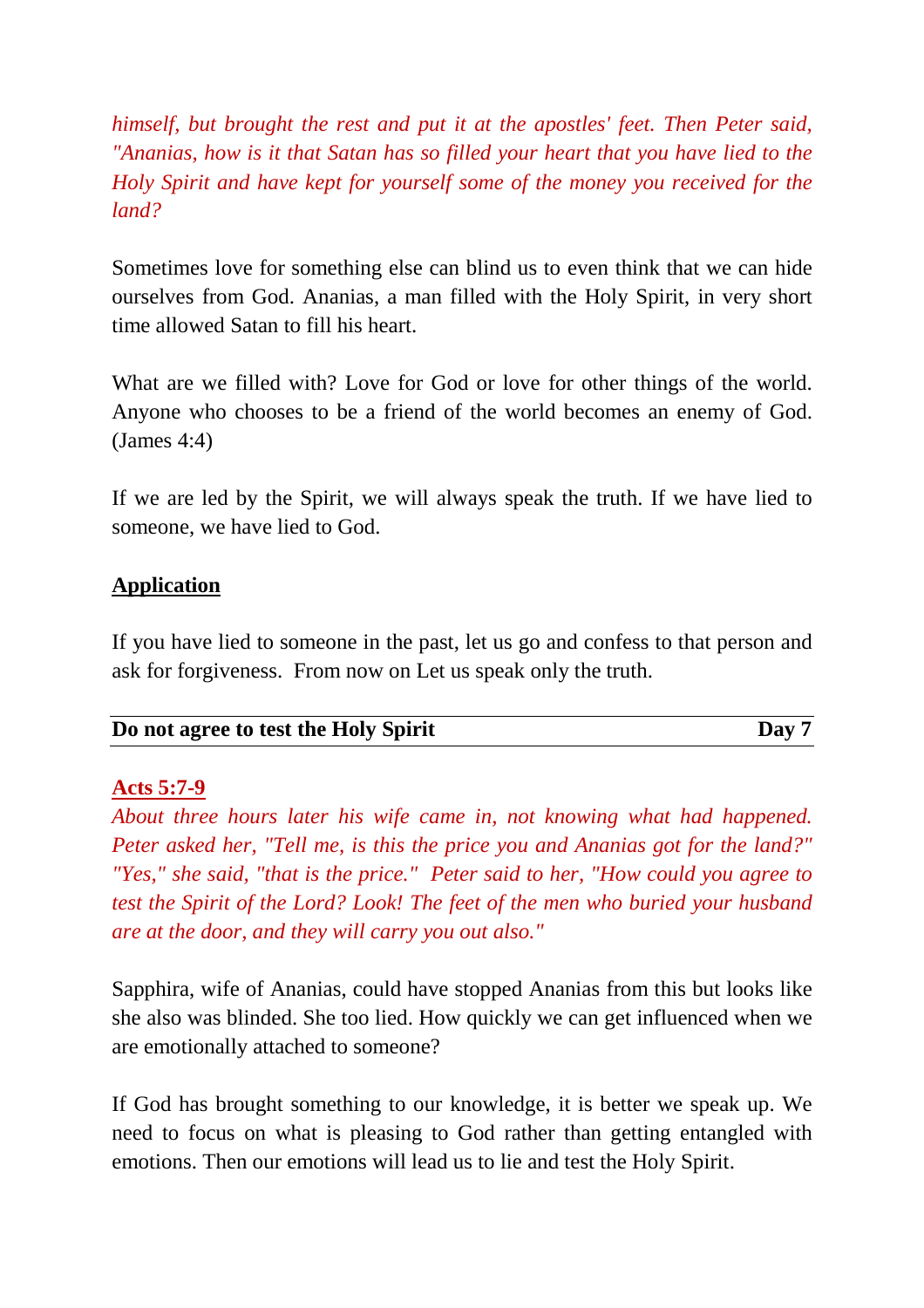Is anything God has shown you about others in the fellowship or in your family? Please pray about it and with the help of the Holy Spirit, talk to them and help them to please God.

| Do not resist the Holy Spirit | Day 8 |
|-------------------------------|-------|
|                               |       |

### **Acts 7:51-53**

*"You stiff-necked people, with uncircumcised hearts and ears! You are just like your fathers: You always resist the Holy Spirit! Was there ever a prophet your fathers did not persecute? They even killed those who predicted the coming of the Righteous One. And now you have betrayed and murdered him-- you who have received the law that was put into effect through angels but have not obeyed it."*

God has given us His commandments for us to obey. When we don't obey, he sends people to guide us in His direction. He sent prophets. But most of the time we see people who brings God's directions were mocked, insulted and even killed.

Remember your leaders, who spoke the word of God to you. Consider the outcome of their way of life and imitate their faith (Hebrews 13:7). Obey your leaders and submit to their authority. They keep watch over you as men who must give an account. Obey them so that their work will be a joy, not a burden, for that would be of no advantage to you (Hebrews 13:17).

We resist the Holy Spirit if we don't allow God's word to enter in.

### **Application**

Take time to spend time with some leader and ask him/her how you can grow more in Christ. Just listen to him without any resistance.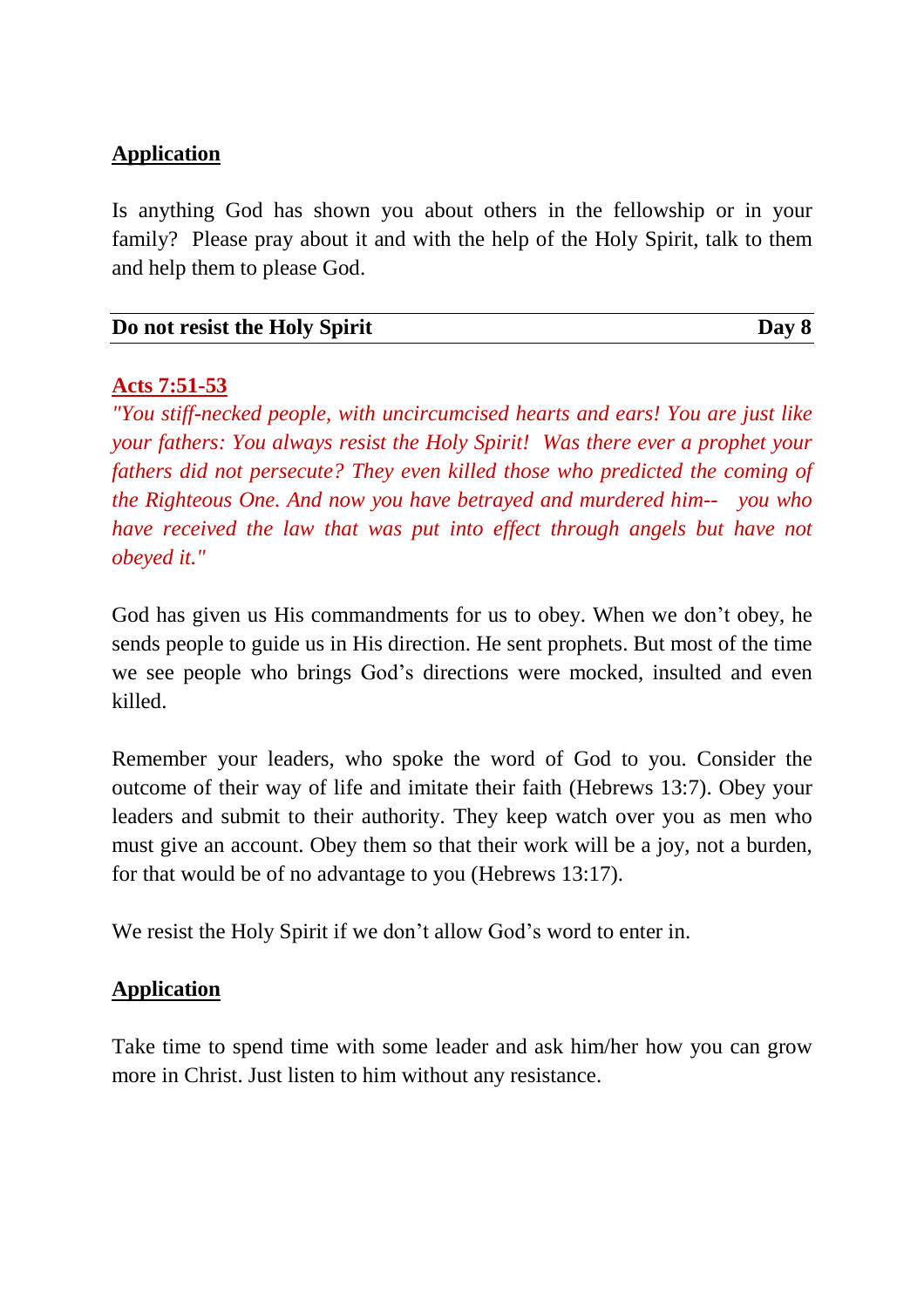#### **Acts 8:18-21**

*When Simon saw that the Spirit was given at the laying on of the apostles' hands, he offered them money and said, "Give me also this ability so that everyone on whom I lay my hands may receive the Holy Spirit." Peter answered: "May your money perish with you, because you thought you could buy the gift of God with money! You have no part or share in this ministry, because your heart is not right before God.*

Sometimes it is a temptation to think that if we have money we can do anything. Simon even thought that he can buy Holy Spirit, the gift of God with money.

God decides who to give His gift. We cannot get it unless it is granted by God. We cannot give to anybody unless God decides to give. Holy Spirit, God gives to those who obey Him.

When we think, money can get these then we have no part or share in God's ministry, because our heart is not right with God.

### **Application**

Request Holy Spirit to reveal what areas our heart is not right with God. Pray that God can deliver us from those.

| <b>Holy Spirit encourages us</b> | Day 10 |
|----------------------------------|--------|
|----------------------------------|--------|

#### **Acts 9:31**

*Then the church throughout Judea, Galilee and Samaria enjoyed a time of peace. It was strengthened; and encouraged by the Holy Spirit, it grew in numbers, living in the fear of the Lord.*

Here we see the churches encouraged by the Holy Spirit. It grew in numbers, living in the fear of the Lord.

What ways can you remember how Holy Spirit strengthened you and encouraged you in the past?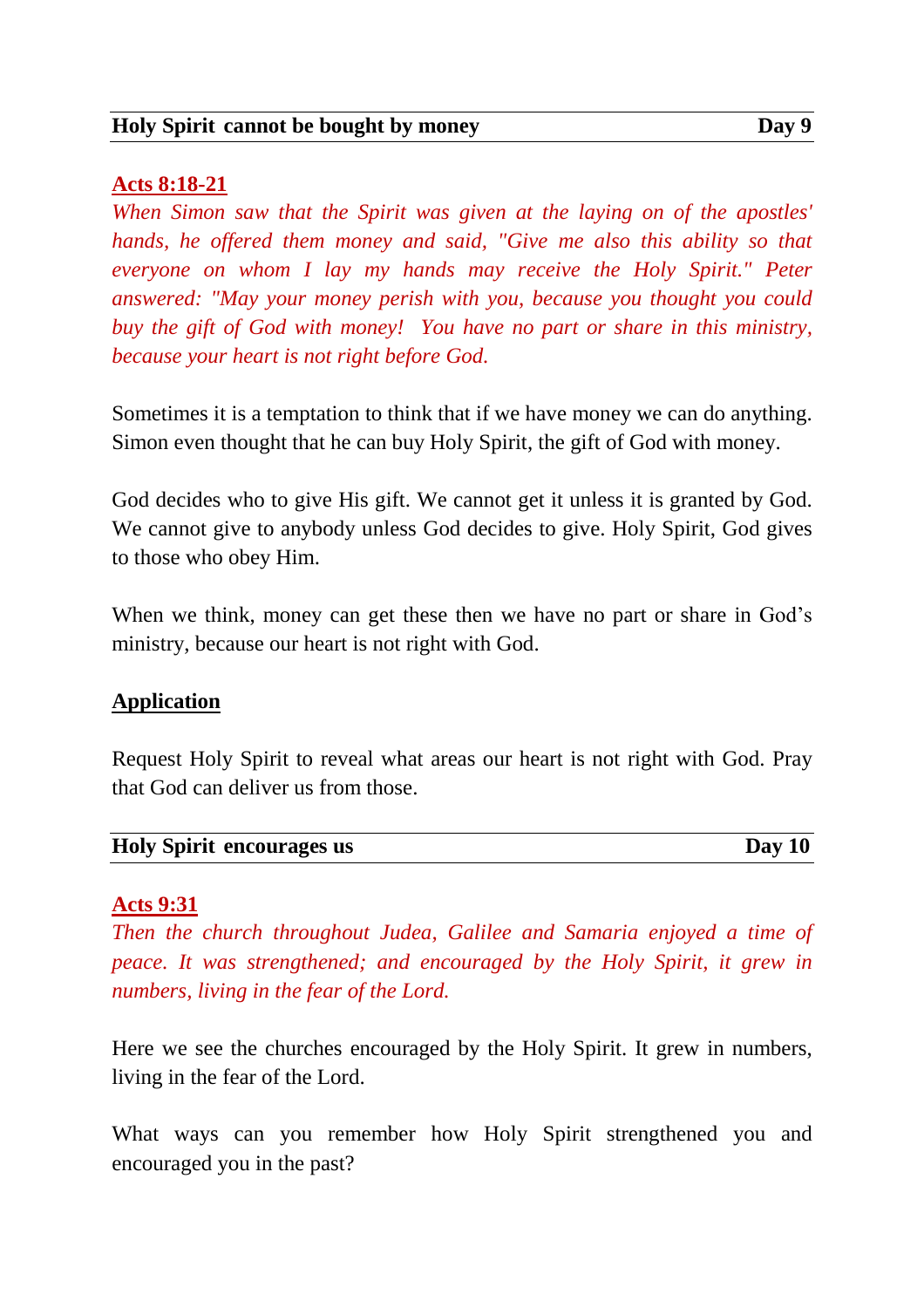How about our church, our family group? Is it growing in numbers? Are we living in the fear of the Lord? Are disciples in our family group live in the fear of the Lord? Are we enjoying a time of peace?

## **Application**

Allow yourself to be a channel of encouragement of Holy Spirit. Initiate to have an encouragement time in your family group and encourage one another to live in the fear of the Lord.

| Live in accordance with the Spirit | Day $11$ |
|------------------------------------|----------|
|                                    |          |

## **Romans 8:5-6**

*Those who live according to the sinful nature have their minds set on what that nature desires; but those who live in accordance with the Spirit have their minds set on what the Spirit desires. The mind of sinful man is death, but the mind controlled by the Spirit is life and peace;*

We so often take care of our bodies and sometimes forget about our minds. The mind controls the human organs. It guides through wisdom and knowledge. It leads us every day by helping us through memory.

If we hand over our mind to the Spirit then the Spirit controls our mind. The mind controlled by the Spirit is life and peace. Otherwise, our mind is set on what the sinful nature desires. The mind of a sinful man is death.

### **Application**

List down your desires and see whether our minds are controlled by the sinful nature or the Spirit.

#### **The Spirit intercedes for us Day 12**

# **Romans 8:26-27**

*In the same way, the Spirit helps us in our weakness. We do not know what we ought to pray for, but the Spirit himself intercedes for us with groans that words*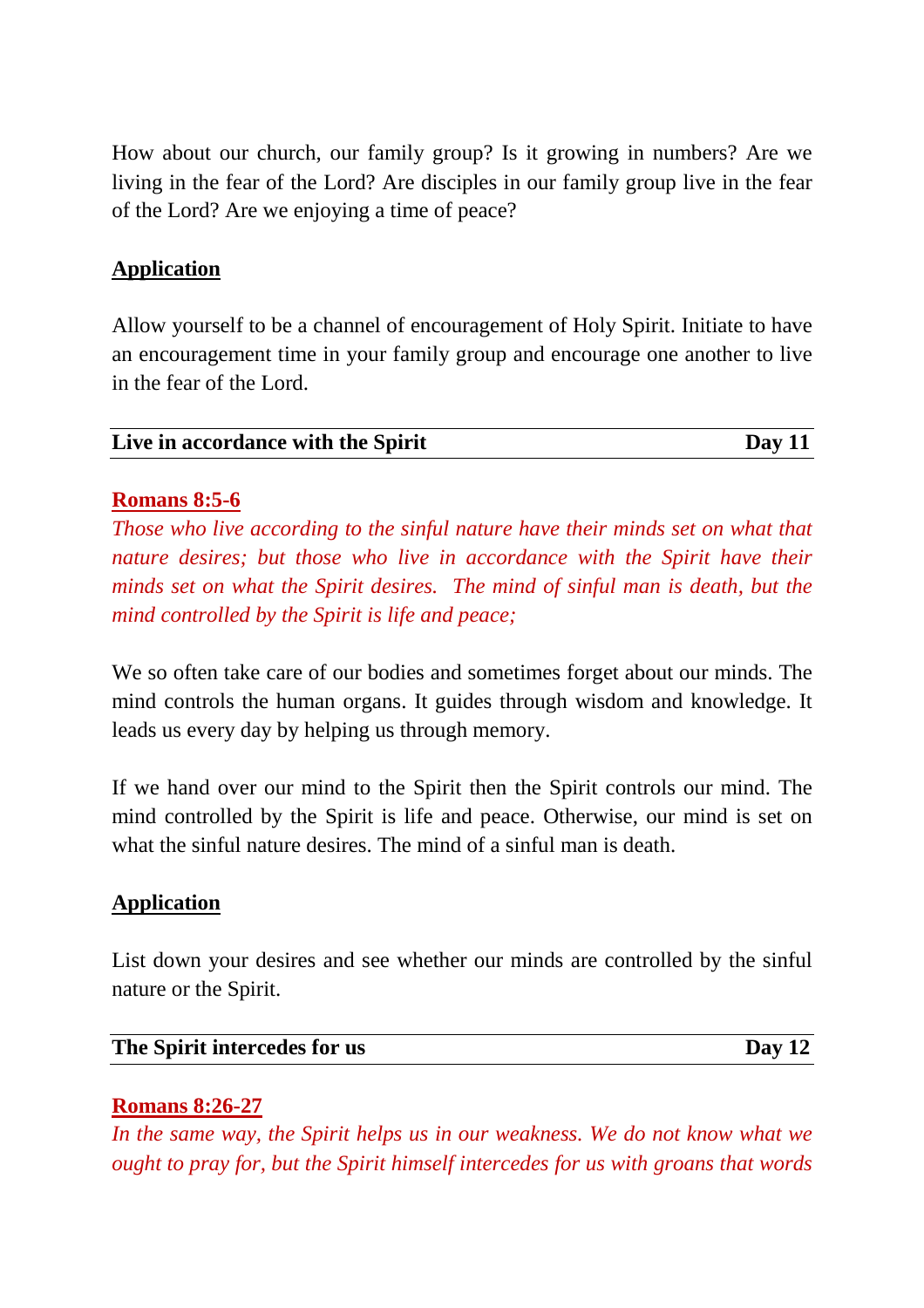*cannot express. And he who searches our hearts knows the mind of the Spirit, because the Spirit intercedes for the saints in accordance with God's will.*

Is there an experience in our life where we visited some office to get some sort of certificate? We didn't know anyone there and also struggling to understand their procedures. Suddenly one person came and helped us and we left the office with lot of peace.

Holy Spirit helps us in our weakness. Sometimes we don't know what to do. One area we all can struggle is in our prayer life. Sometimes we don't know how to pray and what to pray for! Holy Spirit helps us in our prayer life. The Spirit intercedes for us with groans that words cannot express. The Spirit intercedes for us in accordance with God's will.

### **Application**

Ask Holy Spirit to help you improve your prayer life. Pray according to the way He guides you and experience and rejoice in the progress.

#### **RPJ in the Holy Spirit Day 13**

### **Romans 14:17-18**

*For the kingdom of God is not a matter of eating and drinking, but of righteousness, peace and joy in the Holy Spirit, because anyone who serves Christ in this way is pleasing to God and approved by men. Let us therefore make every effort to do what leads to peace and to mutual edification.*

We are in the kingdom of God. All of us want to serve Christ. How we serve Christ is more important? The Bible says those who serve Christ in this way are pleasing to God and approved by men.

Are we focused on righteousness, peace and joy (RPJ) in the Holy Spirit? Are we focused on mutual edification? When we are not righteous, we will lose peace and joy.

Let us make every effort to do what leads to peace and to mutual edification.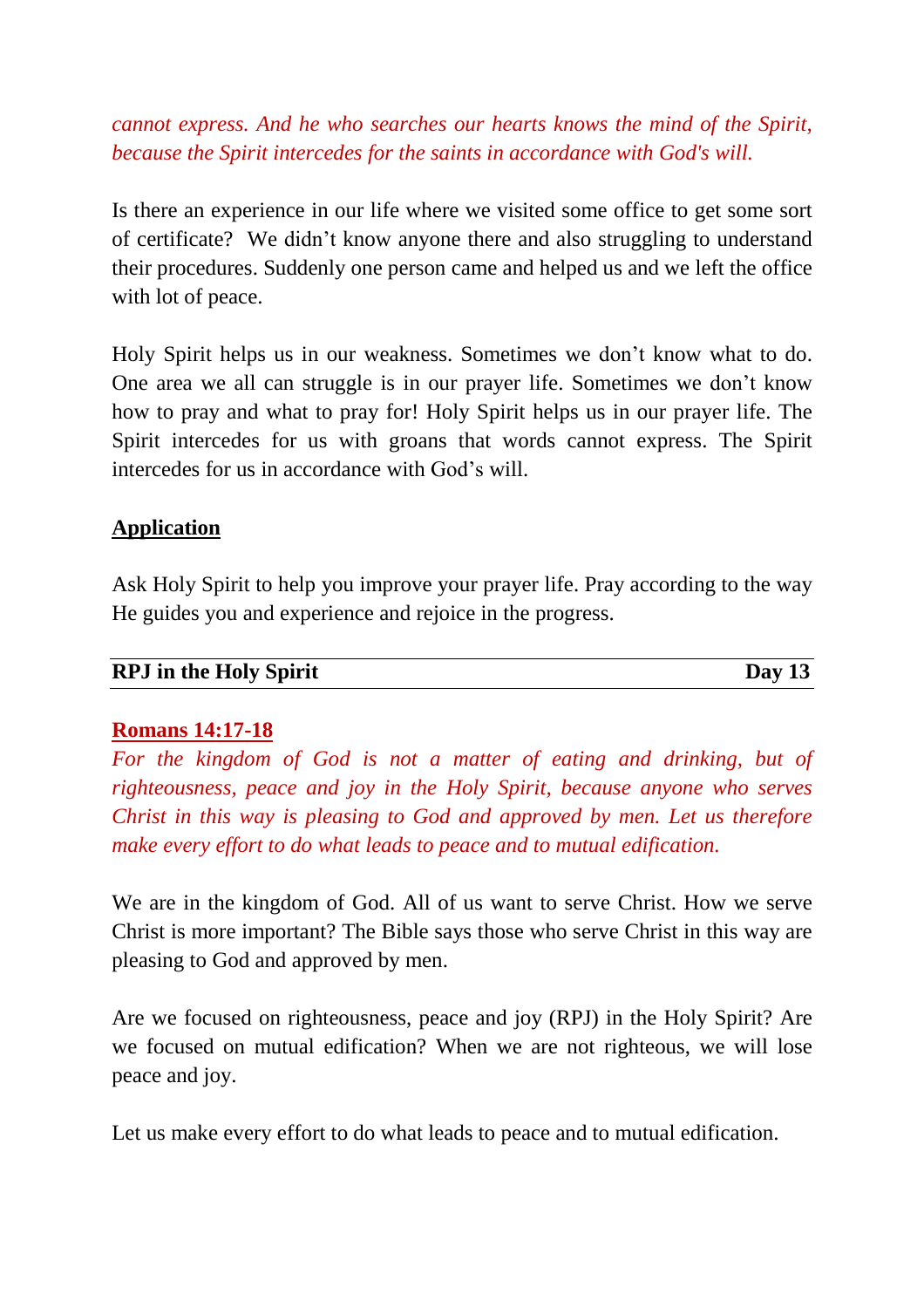Is there any situation in our life that is taking away your peace? Ask the help and counsel of Holy Spirit to rectify it so that you can get the peace and joy Holy Spirit offers. Find ways to fulfil the command 'seek first the kingdom of God and His righteousness' (Matt. 6:33)

| The Spirit searches all things | Day $14$ |
|--------------------------------|----------|
|                                |          |

## **1 Corinthians 2:9-11**

*However, as it is written: "No eye has seen, no ear has heard, no mind has conceived what God has prepared for those who love him"-- but God has revealed it to us by his Spirit. The Spirit searches all things, even the deep things of God. For who among men knows the thoughts of a man except the man's spirit within him? In the same way no one knows the thoughts of God except the Spirit of God.*

God loves us. God had prepared something special for us. He revealed it to us by his Spirit. What God revealed us is Jesus Christ. The Spirit searches even the deep things of God.

Do we have the ability to know the thoughts of any one, even those who are close to us? But the Spirit inside us helps us to know the thoughts of God.

How special we need to feel thinking about that wonderful gift that God has given us.

### **Application**

Take time to thank God for his wonderful gift, the gift of Holy Spirit.

| Your body is a temple of the Holy Spirit | Day $15$ |
|------------------------------------------|----------|
|------------------------------------------|----------|

# **1 Corinthians 3:16-17**

*Don't you know that you yourselves are God's temple and that God's Spirit lives in you? If anyone destroys God's temple, God will destroy him; for God's temple is sacred, and you are that temple.*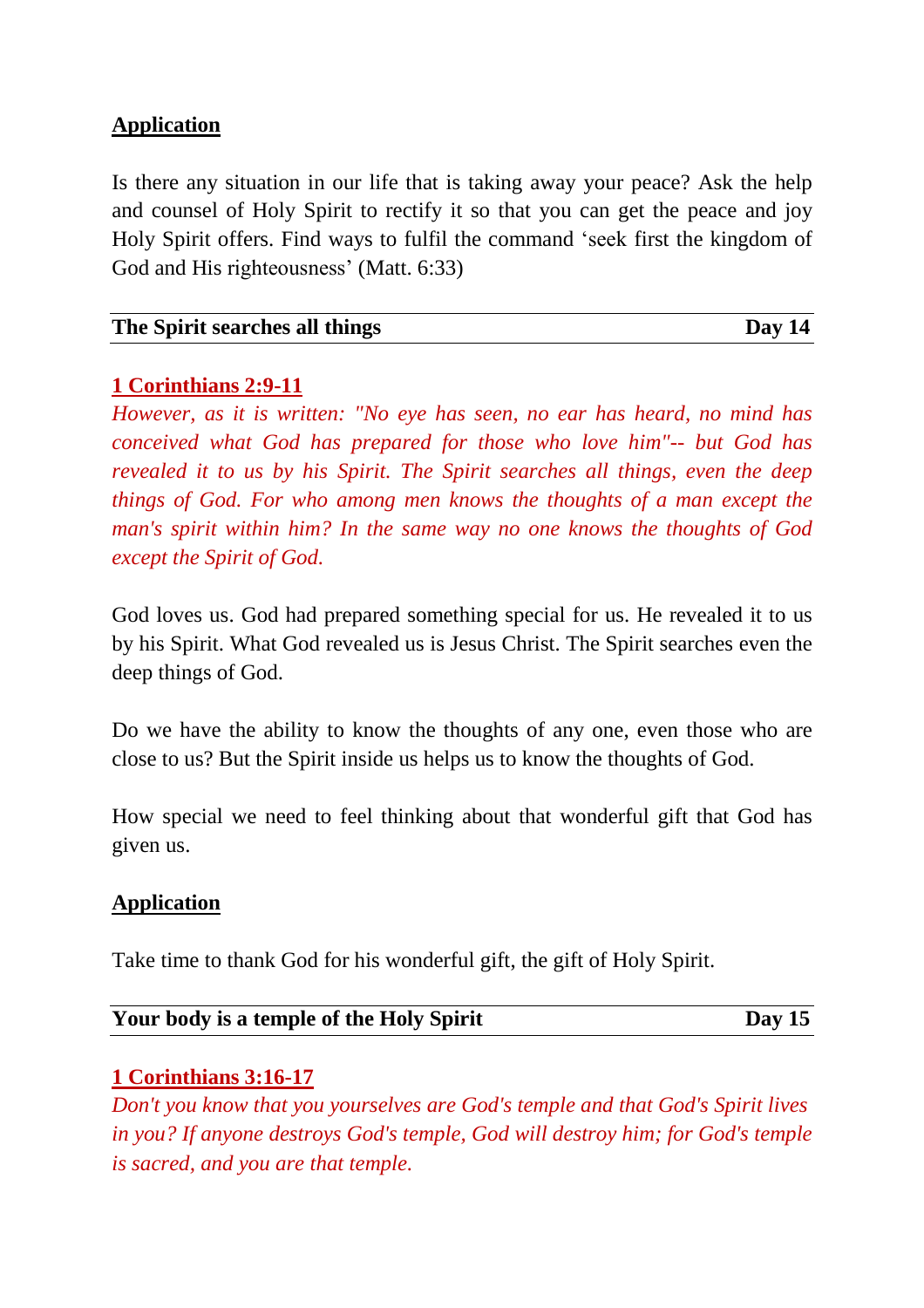Imagine going to a temple / church building where you see all sorts of sinful things happening inside. Will we not be upset? Sometimes we get indignant when we see certain things happening inside our fellowship.

In the same way, our body also needs to be free from all sinful things. Flee from sexual immorality. All other sins a man commits are outside his body, but he who sins sexually sins against his own body. (1 Corinthians 6:18) Let us not destroy God's temple. Let us keep it sacred.

You are not your own, you were bought at a price. Therefore honor God with your body. (1 Corinthians 6:20)

# **Application**

Take time to confess and pray for forgiveness and repentance for specifically offering the parts of your body for any sinful activity. Also make plans with the help of Holy Spirit to offer the same parts of the body for honoring God.

### **Manifestation** of the Spirit Day 16

# **1 Corinthians 12:4-7**

*There are different kinds of gifts, but the same Spirit. There are different kinds of service, but the same Lord. There are different kinds of working, but the same God works all of them in all men. Now to each one the manifestation of the Spirit is given for the common good.*

We all differ in many ways but the Spirit inside us is the same. So the same attention needs to be given to each and every disciple. Sometimes we are tempted to give special attention based on the gifts or service they do. The same God works all of them in all men.

Also to each one the manifestation of the Spirit is given for the common good. Whatever gifts we have, are we using it for the common good?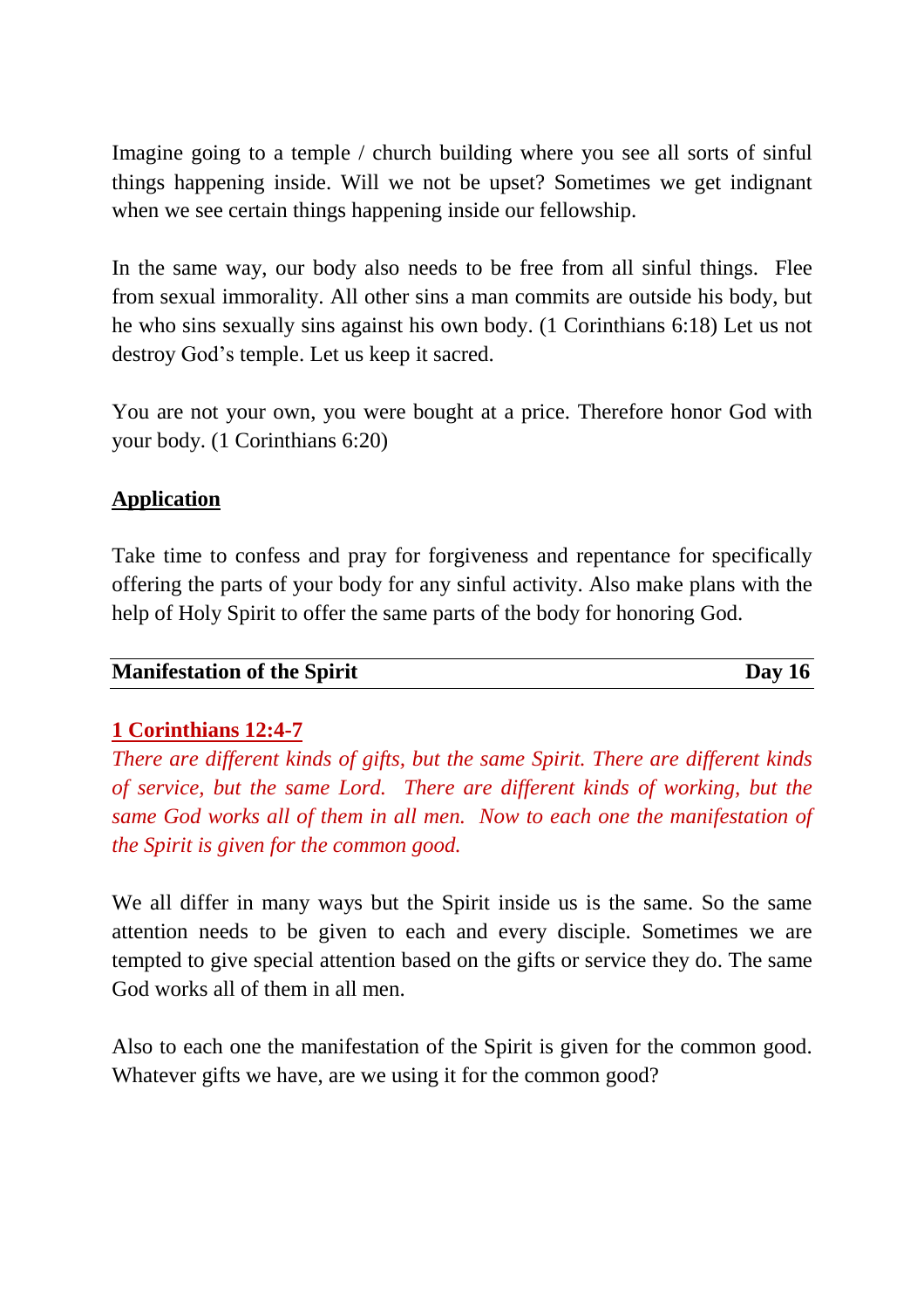Identify the gifts of Holy Spirit you have been given and thank God for them. Also find ways to serve with the gifts of Holy Spirit in a way that benefits your whole family group or the church.

| God determines the work of the Spirit | Day 17 |
|---------------------------------------|--------|
|                                       |        |

### **1 Corinthians 12:8-11**

*To one there is given through the Spirit the message of wisdom, to another the message of knowledge by means of the same Spirit, to another faith by the same Spirit, to another gifts of healing by that one Spirit, to another miraculous powers, to another prophecy, to another distinguishing between spirits, to another speaking in different kinds of tongues, and to still another the interpretation of tongues. All these are the work of one and the same Spirit, and he gives them to each one, just as he determines.*

Always in the fellowship, we can see disciples with different gifts. All those are the work of one and the same Spirit. However, we cannot choose what we want. We can have desires but God determines.

The gifts of the Holy Spirit are distributed according to God's will. Have you identified your gifts? Are we using it for the common good?

Even though we have different gifts we need one another and God has put us all together to build His kingdom.

#### **Application**

Pray that God can use us powerfully to build His kingdom through the gifts of Holy Spirit given to us.

#### **The Spirit gives life Day 18**

### **2 Corinthians 3:5-6**

*Not that we are competent in ourselves to claim anything for ourselves, but our competence comes from God. He has made us competent as ministers of a new*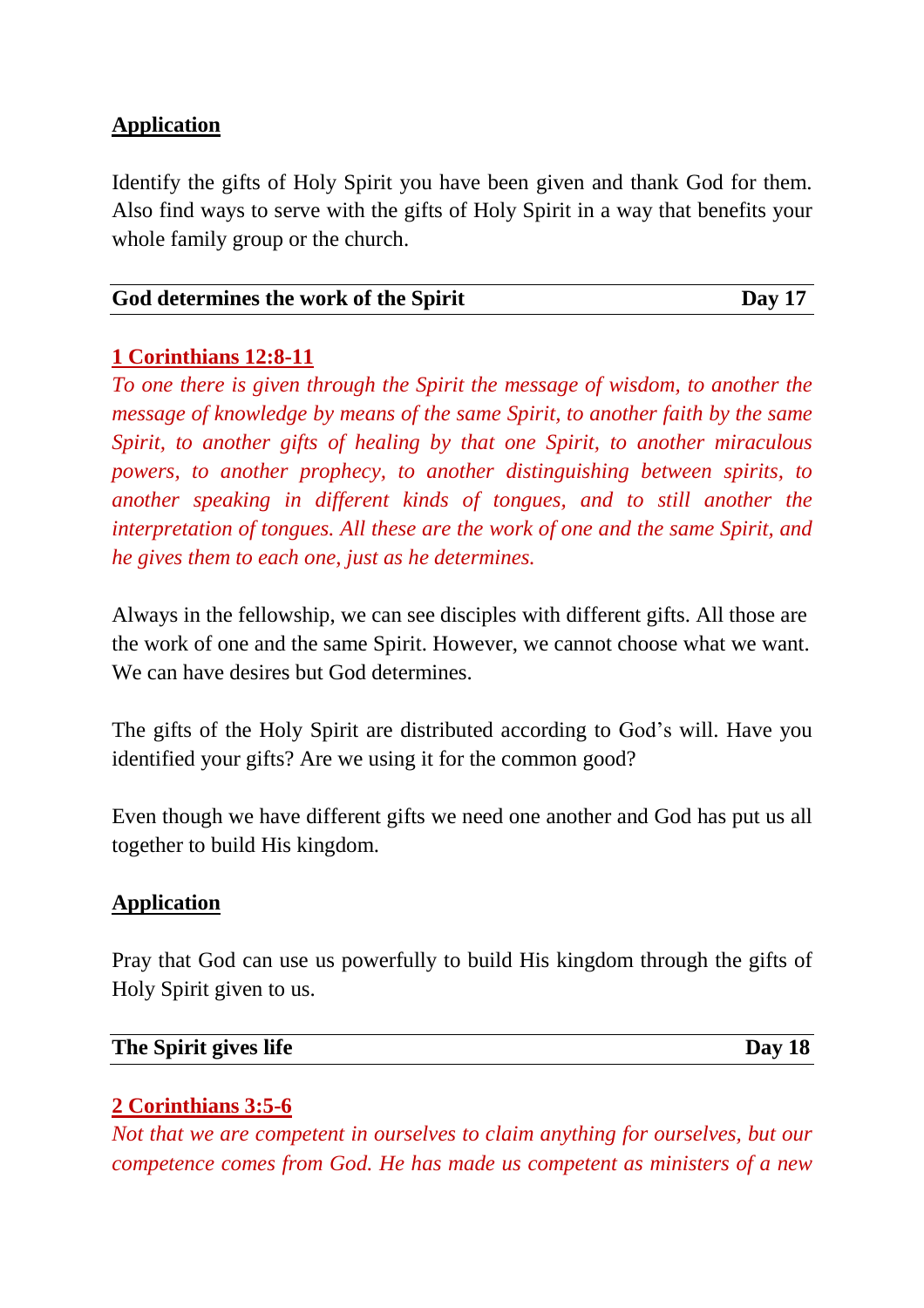*covenant--not of the letter but of the Spirit; for the letter kills, but the Spirit gives life.*

We need to be competent (efficient and capable). God has made us competent as ministers of a new covenant. The letter is the law in its outward sense, written on tablets of stone. The letter of the law came by the old covenant.

In the new covenant, the indwelling Spirit becomes for us a law written on our hearts. He is in us to guide us and be our law. However, the Spirit and the letter are not enemies. They both work together but what came through Spirit is superior. The Spirit gives life.

# **Application**

Are you competent as ministers (minister means servant)? Think about the areas you need to grow in being an efficient minister (servant) of God and pray for Holy Spirit to make you a competent minister.

| <b>Ministry of the Spirit is glorious</b> | Day $19$ |
|-------------------------------------------|----------|

# **2 Corinthians 3:7-9**

*Now if the ministry that brought death, which was engraved in letters on stone, came with glory, so that the Israelites could not look steadily at the face of Moses because of its glory, fading though it was, will not the ministry of the Spirit be even more glorious? If the ministry that condemns men is glorious, how much more glorious is the ministry that brings righteousness!*

The old covenant was a ministry of condemnation, but the new covenant is the ministry of righteousness. In our dealing with hearts of other people, do we focus on righteousness or condemnation?

The glory of the old covenant shining through the face of Moses was a fading glory, but the glory of the new covenant endures without fading.

Do we feel privileged for the glorious ministry God has given us?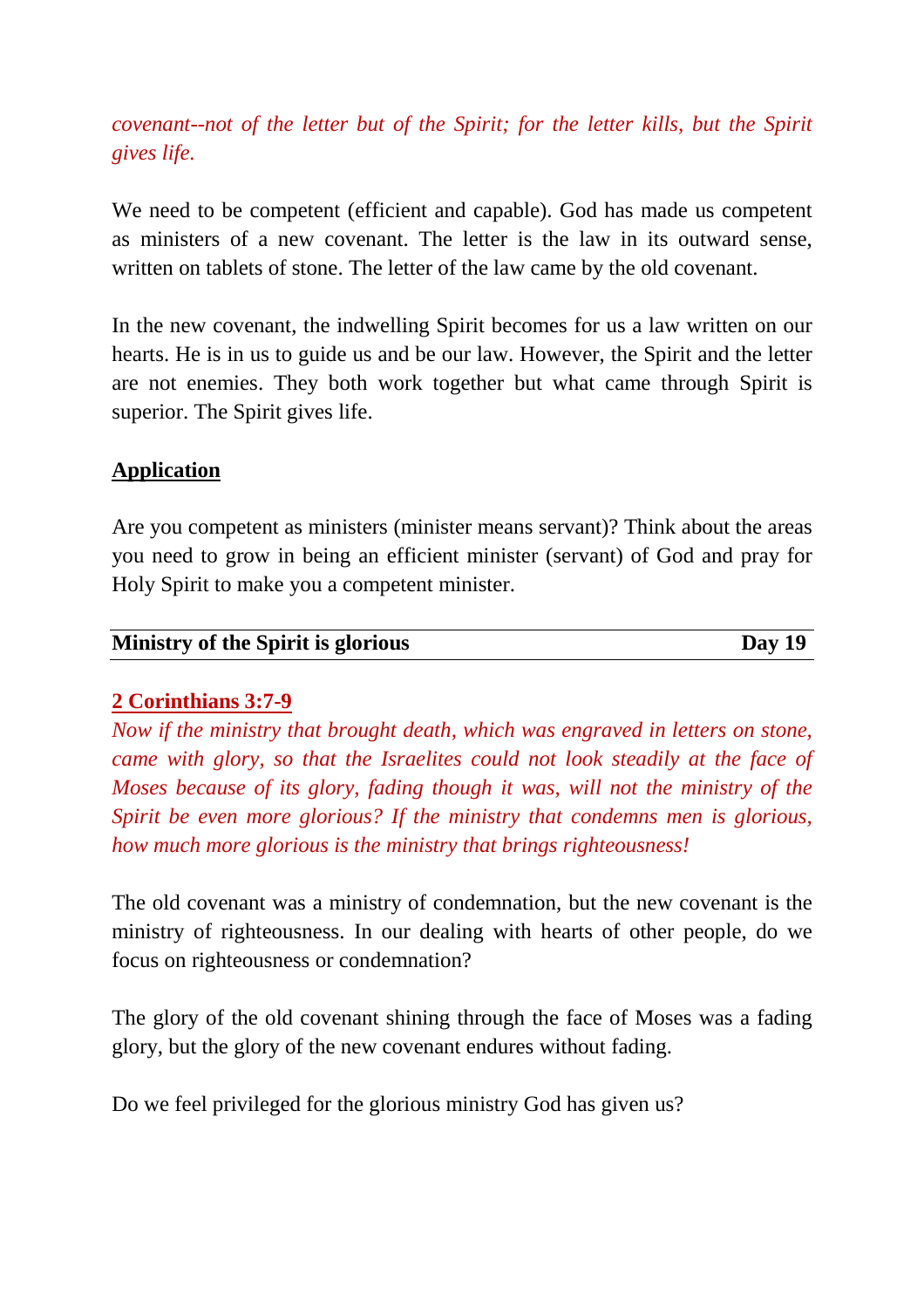Find a partner and thank God for the glorious ministry that God has given us.

| The Spirit is given to us as a deposit | Day 20 |
|----------------------------------------|--------|
|                                        |        |

# **2 Corinthians 5:5-7**

*Now it is God who has made us for this very purpose and has given us the Spirit as a deposit, guaranteeing what is to come. Therefore we are always confident and know that as long as we are at home in the body we are away from the Lord. We live by faith, not by sight.*

When you give a deposit to someone for some reason like down payment for a house, it means you have only given partially guaranteeing that one day you will pay the full amount.

God has given us the Spirit as a deposit guaranteeing what is to come. Meanwhile we groan while we are in this tent, longing to be clothed with our heavenly dwelling.

We need to live by faith, not by sight. A place is prepared for us in our Father's house.

# **Application**

Do something radical today by faith that comes from Holy Spirit.

| Attain your goal with the help of the Spirit | Day $21$ |
|----------------------------------------------|----------|
|                                              |          |

### **Galatians 3:1-3**

*You foolish Galatians! Who has bewitched you? Before your very eyes Jesus Christ was clearly portrayed as crucified. I would like to learn just one thing from you: Did you receive the Spirit by observing the law, or by believing what you heard? Are you so foolish? After beginning with the Spirit, are you now trying to attain your goal by human effort?*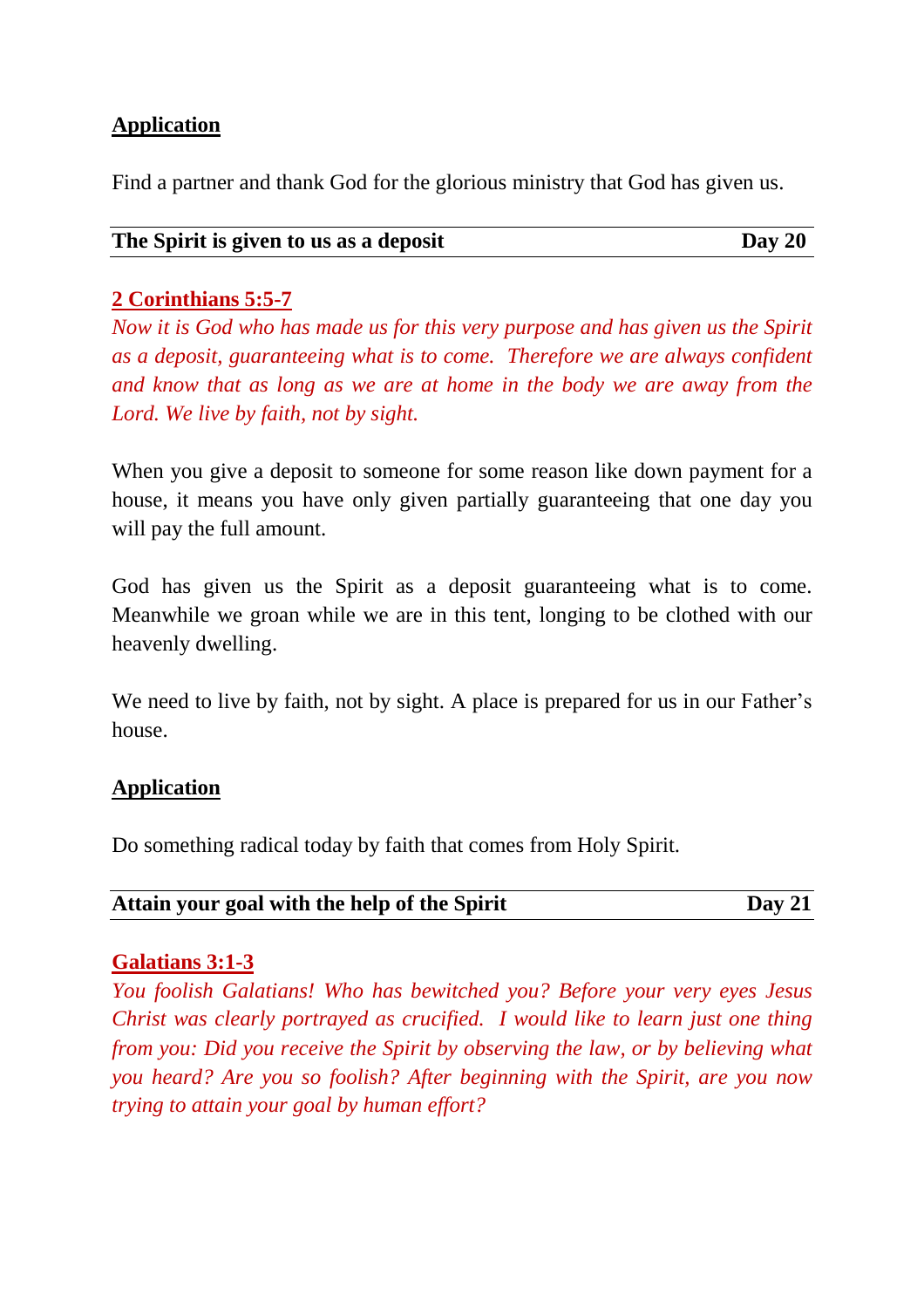Holy Spirit is not a gift earned through the works of the law. We all received the Holy Spirit through simple faith.

The Galatians were deceived into thinking that spiritual growth or maturity could be achieved through the works of the flesh, instead of a continued simple faith and abiding in Jesus.

After beginning with the Spirit, are we now trying to attain our goal by human effort?

## **Application**

Check the areas in your life where you have put your trust in the works and rectify it. Look at your New Year resolutions and goals and see if you are making progress according to what you planned in the beginning? Continue to seek the Help of Holy Spirit to achieve even more than what you planned by the power of God by faith.

| The Spirit who calls out, "Abba, Father" | Day $22$ |
|------------------------------------------|----------|

### **Galatians 4:6-9**

*Because you are sons, God sent the Spirit of his Son into our hearts, the Spirit who calls out, "Abba, Father." So you are no longer a slave, but a son; and since you are a son, God has made you also an heir. Formerly, when you did not know God, you were slaves to those who by nature are not gods. But now that you know God--or rather are known by God--how is it that you are turning back to those weak and miserable principles? Do you wish to be enslaved by them all over again?*

Imagine you are a son of a great king or a president. Your life will be totally different. What are some dreams you will have being such a son of a king?

We are children of God. We are no longer a slave but a son. God has made us also an heir. Do we have dreams for His Kingdom? What a privilege that God has called us as His sons and daughters.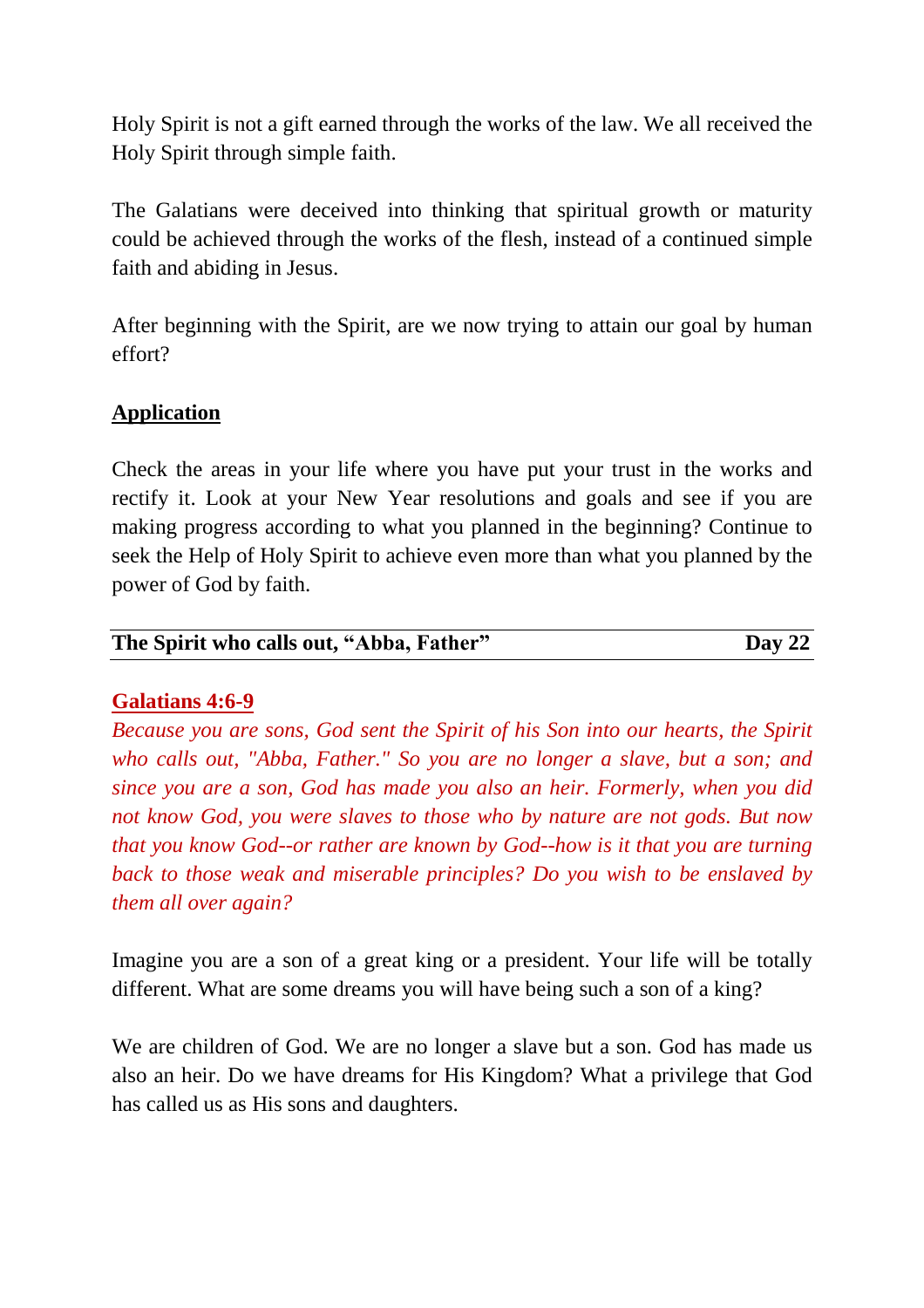Are you enslaved by anything or anyone or any other miserable principles / convictions?

# **Application**

List out the weak and miserable principles, you are tempted. Turn back to God and pray through it for God to deliver us. Discuss with someone who can help you scripturally to root out such things.

| Live by the Spirit | Day 2 |
|--------------------|-------|

# **Galatians 5:16-17**

*So I say, live by the Spirit, and you will not gratify the desires of the sinful nature. For the sinful nature desires what is contrary to the Spirit and the Spirit what is contrary to the sinful nature. They are in conflict with each other, so that you do not do what you want.*

If we are led by the Spirit we will not gratify the desires of the sinful nature. The Spirit is always with us.

Imagine if your father is always with you and you attempt to do some sin. He will not allow you. In other words if you have to commit a sin, then you have to push your father aside and commit.

Let us do our best not to push the Spirit aside to fulfil the desires of our sinful nature.

# **Application**

Identify the desires of the sinful nature you have and pray for deliverance. Listen more carefully to Holy Spirit and his directions and enjoy submitting to Him whenever you are tempted.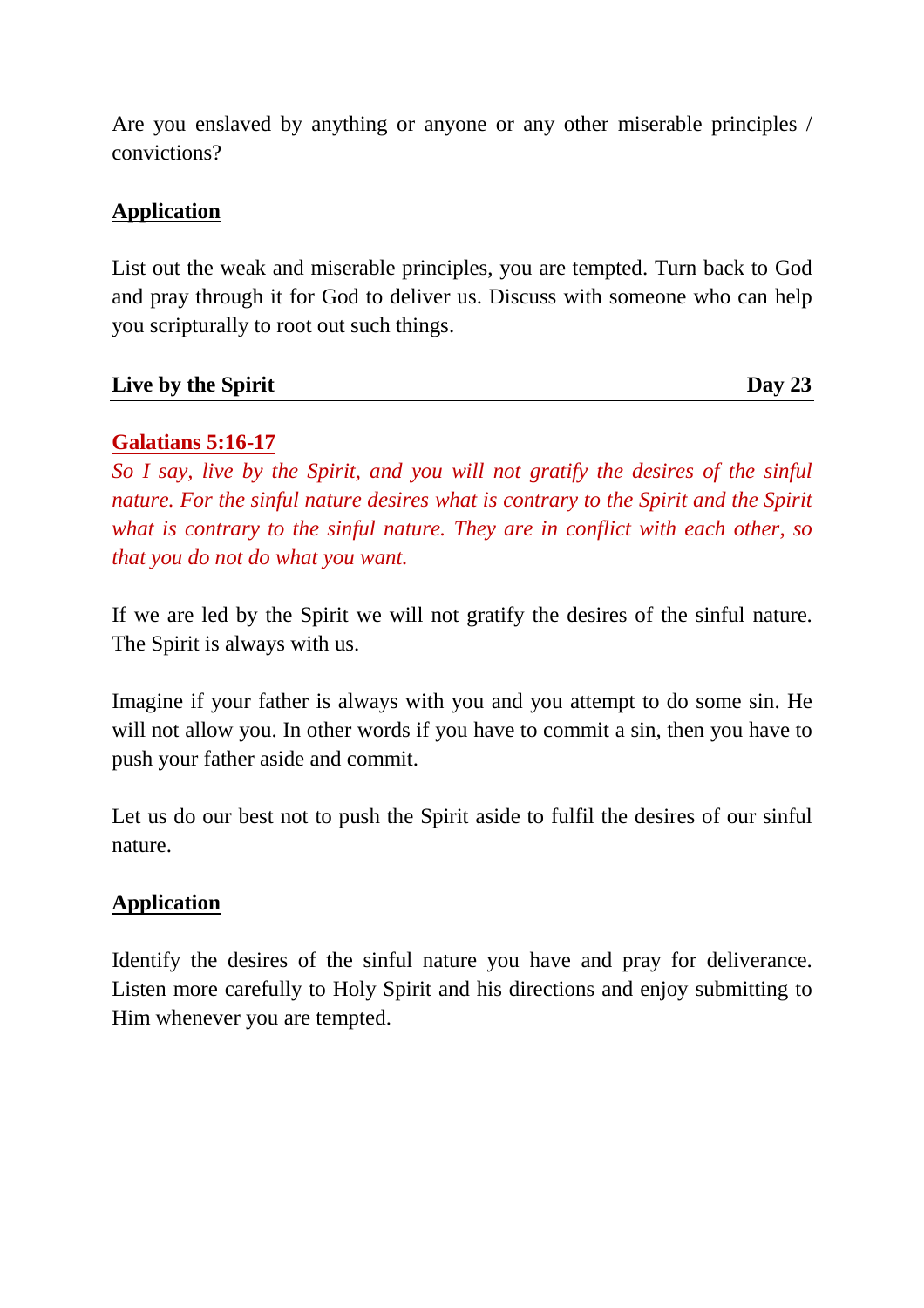## **Galatians 5:22-25**

*But the fruit of the Spirit is love, joy, peace, patience, kindness, goodness, faithfulness, gentleness and self-control. Against such things there is no law. Those who belong to Christ Jesus have crucified the sinful nature with its passions and desires. Since we live by the Spirit, let us keep in step with the Spirit.*

Do we have the fruit of the Spirit? Who produces this fruit? Do you realize that we can't produce it but only Holy Spirit? What we need to do is to just allow Holy Spirit to thrive in us by leaving room in our hearts, minds and life. That means we need to get out of the way from the Spirit. We have to put to death what belongs to our sinful nature. (It is like removing all thorns and thistles and weeds from a garden so that good tree can flourish and produce fruit) Stop living for ourselves but for Christ. Then the Spirit will produce the fruit.

A spiritual person will have all the qualities listed in his life. Those qualities will come only when we crucify the sinful nature with its passions and desires.

Let us make every effort to crucify the sinful nature with its passions and desires.

### **Application**

List down what are the fruits of sinful nature you still have in you and prayerfully make clear plans to put to death all that belongs to the sinful nature. Enjoy the progress Spirit makes in you by having the fruit of the Spirit being produced in you.

| The Holy Spirit is a seal | Day |
|---------------------------|-----|
|                           |     |

### **Ephesians 1:13-14**

*And you also were included in Christ when you heard the word of truth, the gospel of your salvation. Having believed, you were marked in him with a seal, the promised Holy Spirit, who is a deposit guaranteeing our inheritance until the redemption of those who are God's possession--to the praise of his glory.*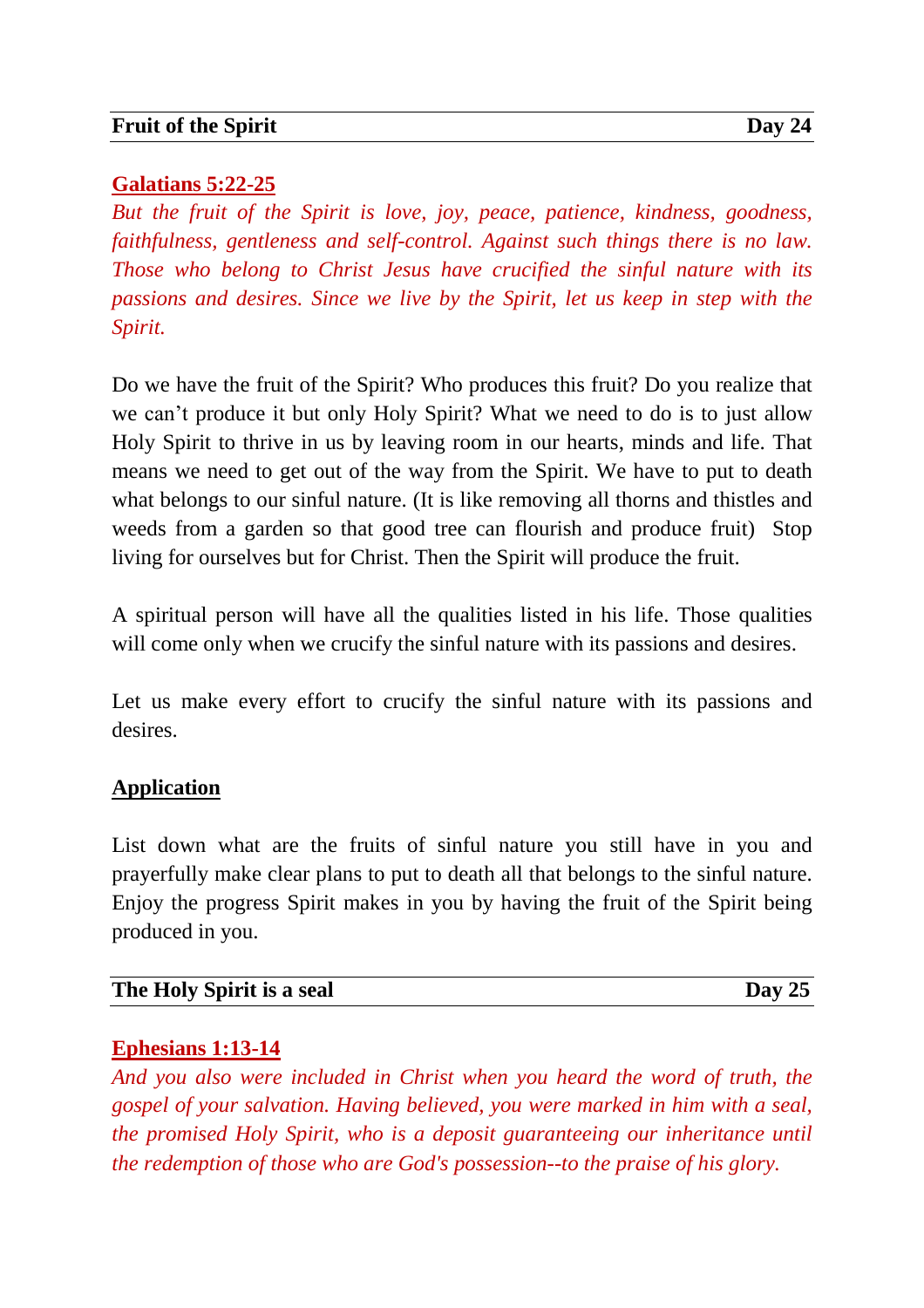We know that a certificate without official seal (or stamp) is not official and is not acceptable.

When we heard the gospel, we were included in Christ. When we believed, repented and got baptized, we were given this seal, the Holy Spirit.

How special to get a certificate by God saying that you are mine? What a privilege for us to know that our names are written in the book of life?

## **Application**

Remember the disciples who invited you and taught you the Bible. Pray for them and send an encouraging note to them. Thank God for the Holy Spirit in you, who is the seal of acceptance.

| Keep the unity of the Spirit | Day $26$ |
|------------------------------|----------|
|                              |          |

### **Ephesians 4:1-3**

*As a prisoner for the Lord, then, I urge you to live a life worthy of the calling you have received. Be completely humble and gentle; be patient, bearing with one another in love. Make every effort to keep the unity of the Spirit through the bond of peace.*

Unity is such a big thing in every group / team / Church. Disturbing the unity is a key weapon used by Satan to fulfil his plans.

Are we united as a family, as a ministry….? If not, it is time to make a difference. Keep this as a priority; a little delay will cause more damage.

To be united, it is necessary for us to be completely humble and gentle, patient and bearing one another in love.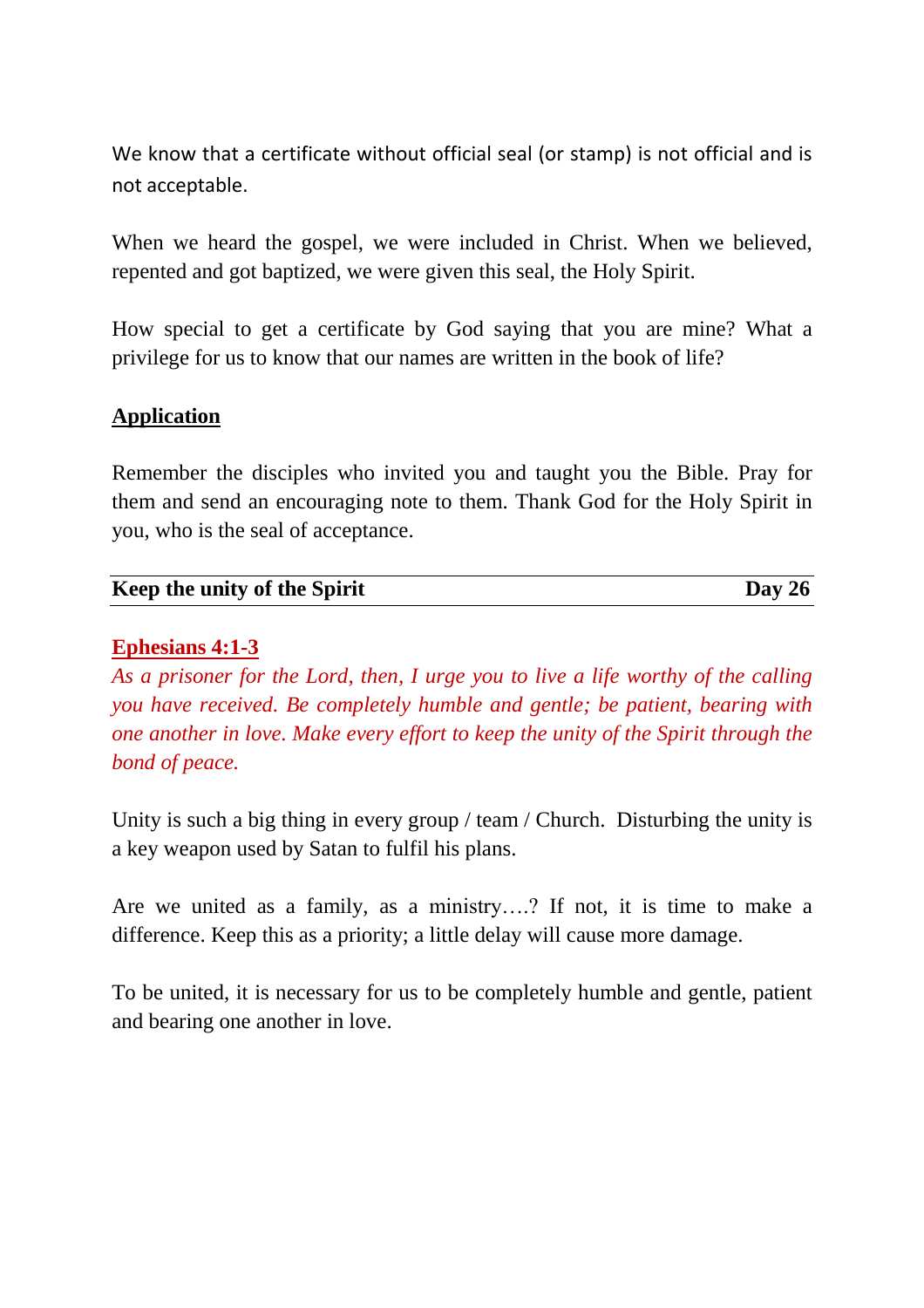Ask the Holy Spirit to guide you to know what way you can grow in humility to build unity of the Spirit in your fellowship and family. Confess any area of pride that hurt the unity and repent and build the bond of peace.

| There is one Spirit | Day 27 |
|---------------------|--------|
|                     |        |

## **Ephesians 4:4-7**

*There is one body and one Spirit-- just as you were called to one hope when you were called-- one Lord, one faith, one baptism; one God and Father of all, who is over all and through all and in all. But to each one of us grace has been given as Christ apportioned it.*

It is a privilege to receive grace from Christ. He has apportioned it. We all were called to one hope. God is over all and through all and in all. We have one body and one Spirit.

Do we see God in everything? Do we agree to one Lord, one faith, one baptism, one God? Will people around see us united with this plan of God?

Or do we have a separate track altogether, my way, my ideas, my thoughts, my relationship with God, my understanding,…

# **Application**

Thank God for His grace and His calling. Remember and pray through the times when you were called and all the decisions you made to follow God. Treat everyone equally with great respect and love.

| Do not grieve the Holy Spirit of God | Day 28 |
|--------------------------------------|--------|
|--------------------------------------|--------|

### **Ephesians 4:29-31**

*Do not let any unwholesome talk come out of your mouths, but only what is helpful for building others up according to their needs, that it may benefit those who listen. And do not grieve the Holy Spirit of God, with whom you were*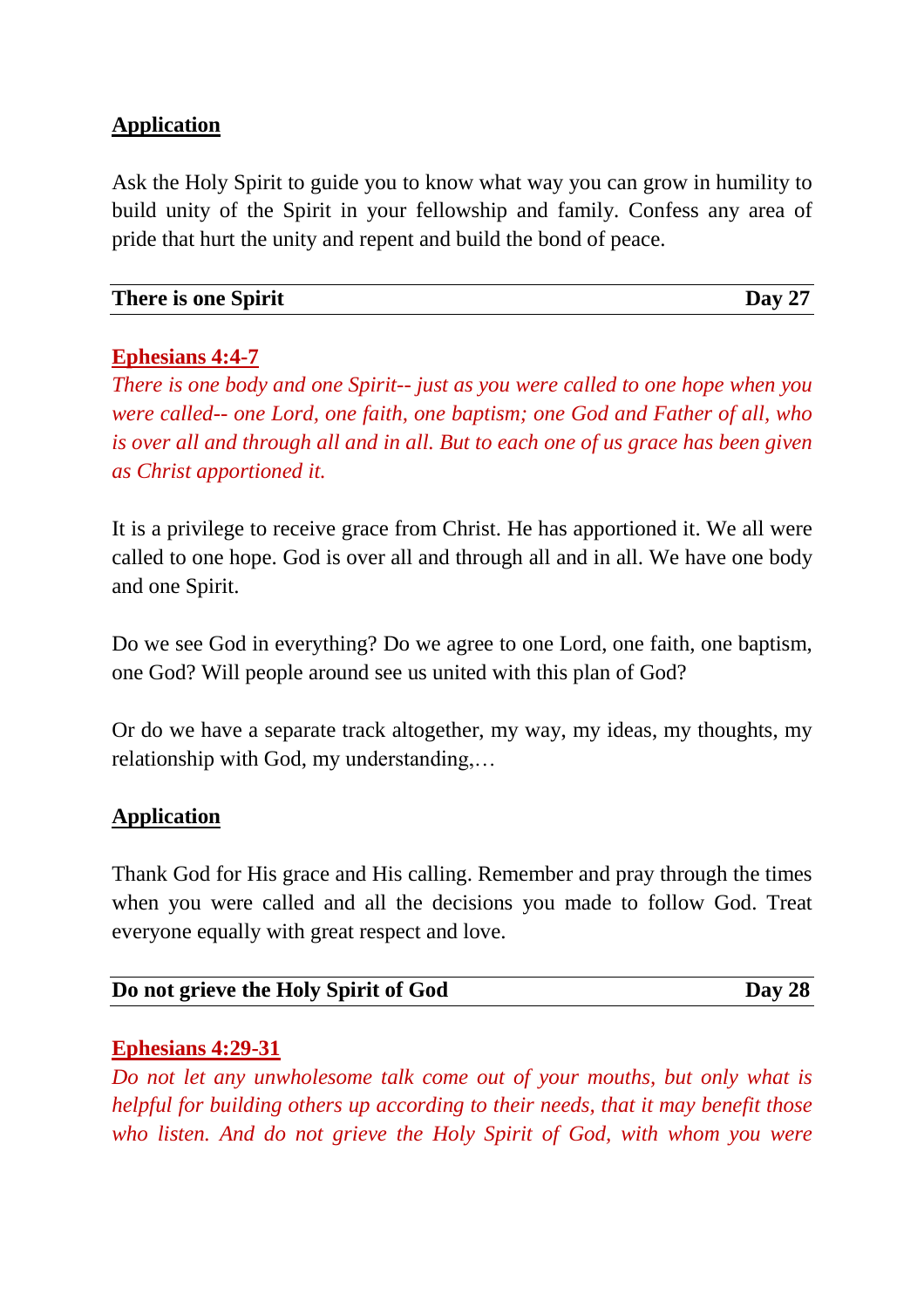*sealed for the day of redemption. Get rid of all bitterness, rage and anger, brawling and slander, along with every form of malice.*

We read in Genesis 6:5-6 The LORD saw how great man's wickedness on the earth had become and that every inclination of the thoughts of his heart was only evil all the time. The LORD was grieved that he had made man on the earth, and his heart was filled with pain.

We can grieve the Spirt inside us by neglecting holiness or relying on materialistic things. When we are too busy to pray that may grieve the Holy Spirit.

Are our words and our behavior helpful for building others up according to their needs?

## **Application**

Prayerfully ask others who are close to you about your speech and find out if your words are building others up or there is any chance of hurting others. Admit our faults and confess to God and pray for Holy Spirit to guide you with wisdom to be careful in your speech and speak only what builds others up because when we hurt someone we grieve the Holy Spirit. Instead of grieving the Holy Spirit, let our words and life be bringing great joy to Holy Spirit.

| <b>Sword of the Spirit</b> | Day 29 |
|----------------------------|--------|
|                            |        |

#### **Ephesians 6:16-17**

*In addition to all this, take up the shield of faith, with which you can extinguish all the flaming arrows of the evil one. Take the helmet of salvation and the sword of the Spirit, which is the word of God.*

God wanted us to be spiritual soldiers. He wanted us to put on the full armor of God so that you can take your stand against the devil's schemes.

One of the key weapons for a soldier is the sword. Imagine a soldier going to a war without a sword. It is the same if we are not meditating on the word of God.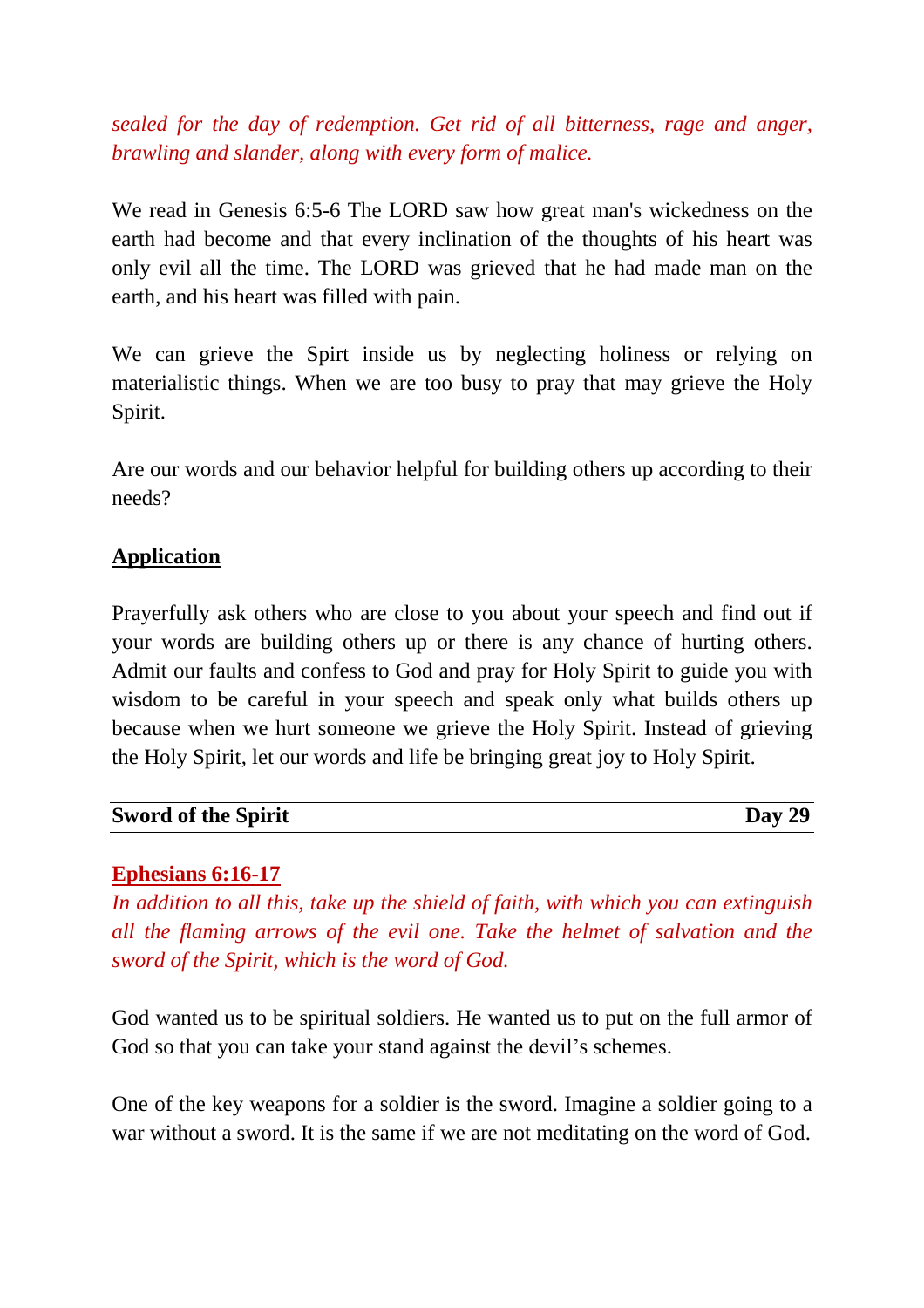More and more people leave God because they are not listening to the word of God. How is our Bible study?

# **Application**

Make a goal to meditate on the scriptures every day and at times share with others what you have learnt. Make it a practice to take notes on what God is telling you and pray through it and follow God's word faithfully. Have a plan of memorizing Scriptures that will help you to build faith and fight against the devil. (Can be one Scripture every day, or every week)

| Fan into flame the gift of God | Day 30 |
|--------------------------------|--------|
|                                |        |

# **2 Timothy 1:6-7**

*For this reason I remind you to fan into flame the gift of God, which is in you through the laying on of my hands. For God did not give us a spirit of timidity, but a spirit of power, of love and of self-discipline.*

God gave us a spirit of power, of love and of self-discipline. The question we need to ask about your life is whether we are filled with courage, power, love and self-discipline.

God wanted us to fan into flame the gift of God. What efforts do we make to fan into flame what God has given to us.

Would it be great if God tells us "'Well done, good and faithful servant! You have been faithful with a few things; I will put you in charge of many things. Come and share your master's happiness!'

# **Application**

Show your love to someone who is poor.